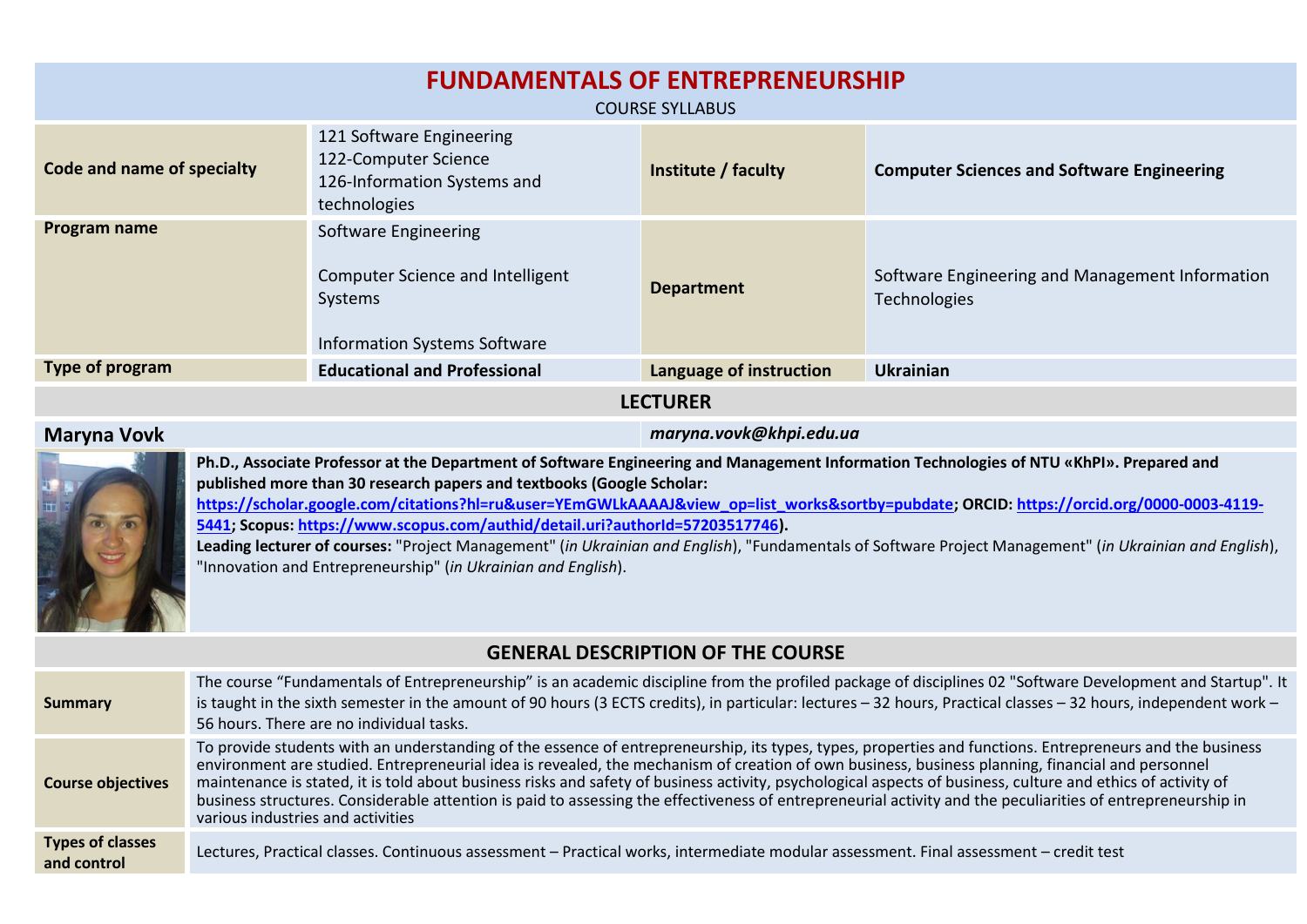| <b>Term</b>            |                                                                                                                                                                                                                                                                                                                                                                                                                                                                                                                                                                                                                                                                                                                                                                                                                                                                                                                  |              |                  |    |                                                                                                                                                                                                                                                                                                                                                                                                                                                                                                                                                                                                                                  |    |                    |    |
|------------------------|------------------------------------------------------------------------------------------------------------------------------------------------------------------------------------------------------------------------------------------------------------------------------------------------------------------------------------------------------------------------------------------------------------------------------------------------------------------------------------------------------------------------------------------------------------------------------------------------------------------------------------------------------------------------------------------------------------------------------------------------------------------------------------------------------------------------------------------------------------------------------------------------------------------|--------------|------------------|----|----------------------------------------------------------------------------------------------------------------------------------------------------------------------------------------------------------------------------------------------------------------------------------------------------------------------------------------------------------------------------------------------------------------------------------------------------------------------------------------------------------------------------------------------------------------------------------------------------------------------------------|----|--------------------|----|
|                        | Student workload (credits) / Type of course                                                                                                                                                                                                                                                                                                                                                                                                                                                                                                                                                                                                                                                                                                                                                                                                                                                                      | 4 / Elective | Lectures (hours) | 32 | <b>Practical</b><br>classes (hours)                                                                                                                                                                                                                                                                                                                                                                                                                                                                                                                                                                                              | 16 | Self-study (hours) | 88 |
| Program<br>competences | GC 1. Ability to abstract thinking, analysis and synthesis.<br>GC 2. Ability to apply knowledge in practical situations.<br>GC 3. Ability to understand the subject area and professional activity.<br>GC 5. Ability to learn and master modern knowledge.<br>GC 6. Ability to search, process and summarize information from various sources.<br>GC7. Ability to search, process and analyze information from various sources.<br>GC10. The ability to be critical and self-critical.<br>and solution of system problems with conflicting goals, uncertainties, and risks.<br>organizational, economic, and production-technical systems, methods of risk assessment of their design.<br>infocommunication systems.<br>126-PC 9. Ability to develop business solutions and evaluate new technological proposals.<br>126-PC 14. Ability to form new competitive ideas and implement them in projects (startups). |              |                  |    | 121- PC21. Ability to assess and take into account economic, social, technological and environmental factors affecting the sphere of professional activity.<br>122-PC6. Ability to think systematically, apply the systems analysis methodology to study complex problems of different nature, methods of formalization<br>122-PC15. Ability to analyze and perform functional modelling of business processes, construction and practical application of functional models of<br>126-PC 5. Ability to assess and take into account economic, social, technological and environmental factors at all stages of the life cycle of |    |                    |    |

| Learning outcomes                                                                                                                                                                                                                                                                                                                                                                                                                                                                                                                                                                                                       |                                                       |                              | <b>Teaching and learning methods</b>                                                                                                                  | <b>Forms of assessment</b><br>(continuous assessment CAS, final assessment FAS) |                                                                                                                                                                                                                                                                                  |  |  |
|-------------------------------------------------------------------------------------------------------------------------------------------------------------------------------------------------------------------------------------------------------------------------------------------------------------------------------------------------------------------------------------------------------------------------------------------------------------------------------------------------------------------------------------------------------------------------------------------------------------------------|-------------------------------------------------------|------------------------------|-------------------------------------------------------------------------------------------------------------------------------------------------------|---------------------------------------------------------------------------------|----------------------------------------------------------------------------------------------------------------------------------------------------------------------------------------------------------------------------------------------------------------------------------|--|--|
| 121- PO24. Be able to calculate the economic efficiency<br>of software systems.<br>122-PLO8. Use the methodology of system analysis<br>of objects, processes, and systems for the tasks of<br>analysis, prediction, management, and design of dynamic<br>processes in macroeconomic, technical, technological,<br>and financial objects.<br>126-PLO 10. Understand and take into account social,<br>environmental, ethical, economic aspects, requirements<br>of labor protection, industrial sanitation, fire safety and<br>existing state and foreign standards in the formation of<br>technical tasks and solutions. |                                                       |                              | Interactive lectures with presentations, discussions,<br>Practical classes, teamwork, case method, student<br>feedback method, problem-based learning | (FAS)                                                                           | Written individual assignments for Practical works<br>(CAS), assessment of knowledge in Practical classes<br>(CAS), express surveys (CAS), online tests (CAS),<br>final/semester control in the form of a semester exam,<br>according to the schedule of the educational process |  |  |
| <b>ASSESSMENT AND GRADING</b>                                                                                                                                                                                                                                                                                                                                                                                                                                                                                                                                                                                           |                                                       |                              |                                                                                                                                                       |                                                                                 |                                                                                                                                                                                                                                                                                  |  |  |
| Range<br>s of                                                                                                                                                                                                                                                                                                                                                                                                                                                                                                                                                                                                           | core (points) for all types<br>of learning activities | <b>ECTS</b> grading<br>scale | The national grading scale                                                                                                                            | <b>Allocation</b><br>of grade                                                   | <b>100% Final assessment</b> as a result of Final<br>exam (30%) and Continuous assessment                                                                                                                                                                                        |  |  |
| points                                                                                                                                                                                                                                                                                                                                                                                                                                                                                                                                                                                                                  | 90-100                                                | A                            | excellent                                                                                                                                             | points                                                                          | $(70\%)$ .                                                                                                                                                                                                                                                                       |  |  |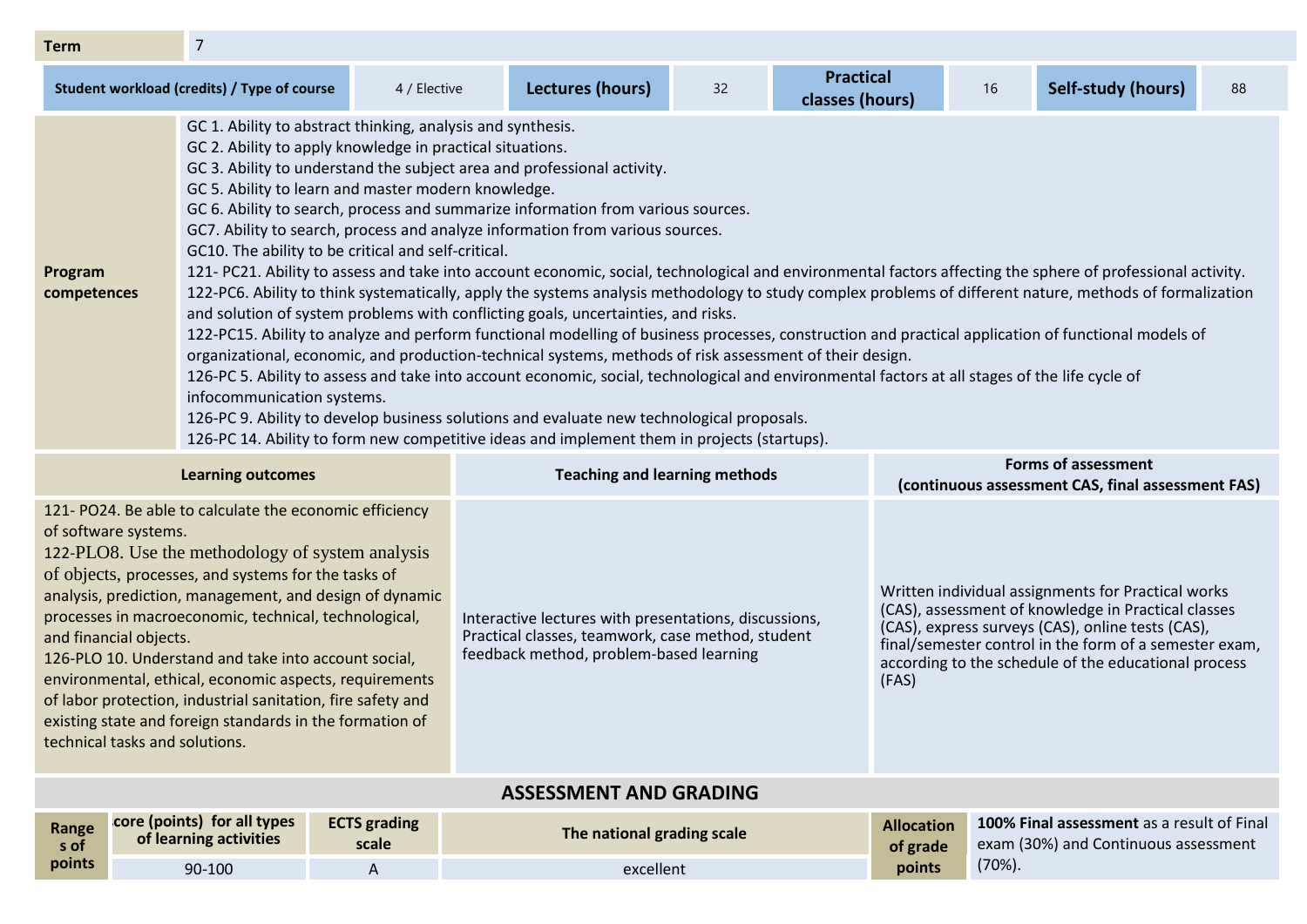| corres<br>pondi<br>ng to<br>grades                                                                                                                                                                                                                                                                                                                                                                                                                                                                                                                                                                      | 82-89<br>74-81<br>64-73<br>60-63<br>35-59<br>$0 - 34$                                                                              | B<br>$\mathsf C$<br>D<br>E.<br><b>FX</b><br>F |                                      | good<br>satisfactory | Unsatisfactory (with the exam retake option)<br>Unsatisfactory (with mandatory repetition of the course)                                          |  | 30% Final exam<br>70% Continuous assessment:<br>Module Nº1 (10%)<br>Module Nº2 (20%)<br>Practical works (40%)<br>Practical work Nº1 (5%)<br>Practical work Nº2 (5%)<br>Practical work Nº3 (5%)<br>Practical work Nº4 (5%)<br>Practical work Nº5 (5%)<br>Practical work Nº6 (5%)<br>Practical work Nº7 (5%)<br>Practical work Nº8 (5%) |
|---------------------------------------------------------------------------------------------------------------------------------------------------------------------------------------------------------------------------------------------------------------------------------------------------------------------------------------------------------------------------------------------------------------------------------------------------------------------------------------------------------------------------------------------------------------------------------------------------------|------------------------------------------------------------------------------------------------------------------------------------|-----------------------------------------------|--------------------------------------|----------------------|---------------------------------------------------------------------------------------------------------------------------------------------------|--|---------------------------------------------------------------------------------------------------------------------------------------------------------------------------------------------------------------------------------------------------------------------------------------------------------------------------------------|
| Students must attend all classes according to the study schedule and adhere to the norms of academic ethics. To study the course, students need to have<br>their personal computer and (or) use computers of the computer center at the department. Students must work with compulsory and recommended<br><b>Course policy</b><br>reading, including Internet resources. Students must complete and submit all Practical works during the semester in which the course is taught, before the<br>examination session. The final assessment is not carried out without the personal presence of students. |                                                                                                                                    |                                               |                                      |                      |                                                                                                                                                   |  |                                                                                                                                                                                                                                                                                                                                       |
|                                                                                                                                                                                                                                                                                                                                                                                                                                                                                                                                                                                                         |                                                                                                                                    |                                               |                                      |                      | <b>COURSE STRUCTURE AND CONTENT</b>                                                                                                               |  |                                                                                                                                                                                                                                                                                                                                       |
| Lecture 1<br>Lecture 2                                                                                                                                                                                                                                                                                                                                                                                                                                                                                                                                                                                  | Entrepreneurshi<br>p as a modern<br>form of<br>economic<br>activity<br>Theoretical<br>principles of<br>entrepreneurial<br>activity | <b>Practical work 1</b>                       | Entrepreneurs.                       |                      |                                                                                                                                                   |  |                                                                                                                                                                                                                                                                                                                                       |
| Lecture 3<br>Lecture 4                                                                                                                                                                                                                                                                                                                                                                                                                                                                                                                                                                                  | Characteristics<br>of business<br>entities<br>Entrepreneurial<br>idea and goals of                                                 | <b>Practical work 2</b>                       | Preparatory stage<br>in business     | Self-study           | Elaboration of lecture material<br>Preparation for Practical classes<br>Independent study of topics and issues that are not taught<br>in lectures |  |                                                                                                                                                                                                                                                                                                                                       |
| Lecture 5<br>Lecture 6                                                                                                                                                                                                                                                                                                                                                                                                                                                                                                                                                                                  | entrepreneurship<br>Entrepreneurial<br>environment<br><b>Business</b>                                                              | <b>Practical work 3</b>                       | Development of a<br>commercial idea. |                      |                                                                                                                                                   |  |                                                                                                                                                                                                                                                                                                                                       |
|                                                                                                                                                                                                                                                                                                                                                                                                                                                                                                                                                                                                         | planning and<br>strategy<br>development                                                                                            |                                               |                                      |                      |                                                                                                                                                   |  |                                                                                                                                                                                                                                                                                                                                       |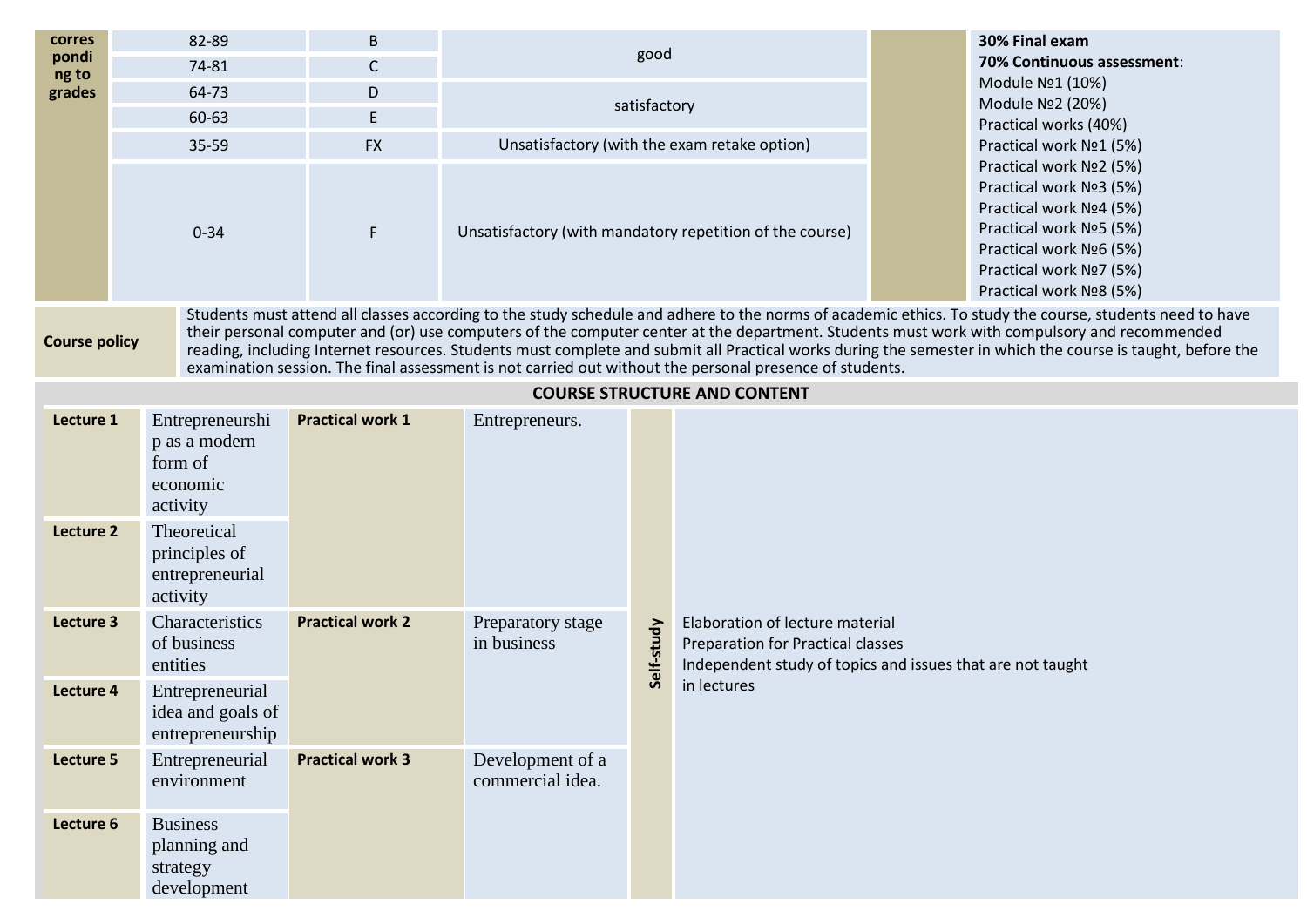| Lecture 7  | Organizational<br>and legal bases<br>of<br>entrepreneurial<br>activity                             | <b>Practical work 4</b> | Development of<br>constituent<br>documents for the<br>creation of a<br>business entity - a |  |  |
|------------|----------------------------------------------------------------------------------------------------|-------------------------|--------------------------------------------------------------------------------------------|--|--|
| Lecture 8  | Formation of<br>business<br>relations                                                              |                         | legal entity                                                                               |  |  |
| Lecture9   | Features of<br>marketing policy<br>in business                                                     | <b>Practical work 5</b> | Development of<br>marketing policy                                                         |  |  |
| Lecture 10 | Psychology and<br>ethics of<br>entrepreneurship                                                    |                         |                                                                                            |  |  |
| Lecture 11 | Financial<br>environment of<br>entrepreneurship                                                    | <b>Practical work 6</b> | Calculation of<br>business risk.                                                           |  |  |
| Lecture 12 | <b>Business</b><br>security and<br>business risks                                                  |                         |                                                                                            |  |  |
| Lecture 13 | Evaluating the<br>effectiveness of<br>entrepreneurial<br>activity                                  | <b>Practical work 7</b> | <b>Evaluation</b> of<br>efficiency                                                         |  |  |
| Lecture 14 | Internet<br>technologies in<br>carrying out<br>business<br>activities                              |                         |                                                                                            |  |  |
| Lecture 15 | Features of<br>entrepreneurship<br>in various<br>industries and<br>types of business<br>activities | <b>Practical work 8</b> | Forms of<br>interaction of<br>business entities                                            |  |  |
| Lecture 16 | Forms of<br>organization of<br>interaction of                                                      |                         |                                                                                            |  |  |